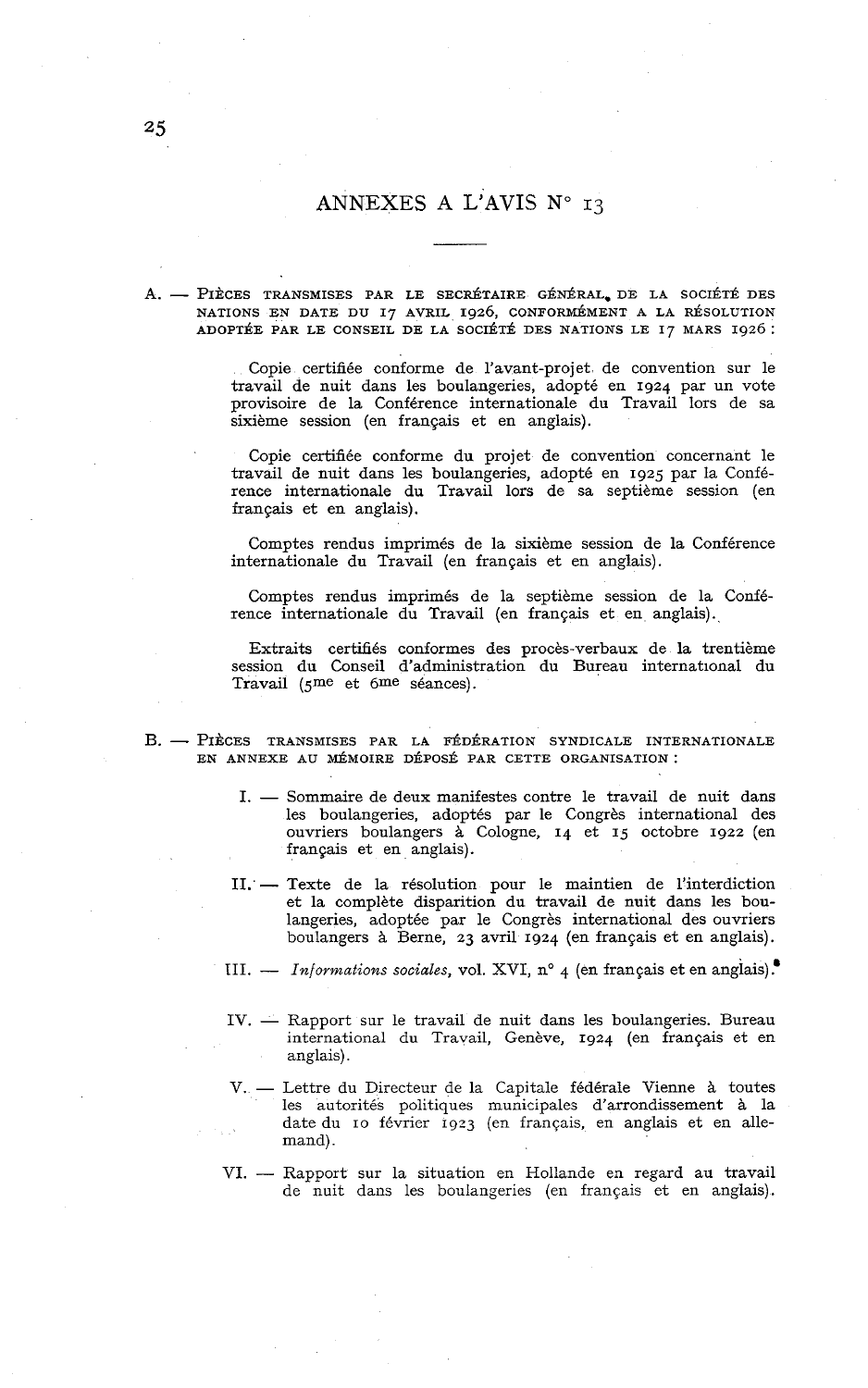## ANNEX TO OPINION No. 13.

## A. - DOCUMENTS TRANSMITTED BY THE SECRETARY-GENERAL OF THE LEAGUE OF NATIONS ON APRIL 17th, 1926, IN ACCORDANCE WITH THE RESOLUTION ADOPTED BY THE COUNCIL OF THE LEAGUE OF NATIONS ON MARCH 17th, 1926 :

Certified true copy of the proposed Draft Convention on nightwork in bakeries, adopted in 1924 by a provisional vote of the International Labour Conference at its Sixth Session (in French and English).

Certified true copy of the Draft Convention on nightwork in bakeries, adopted in 1925 by the International Labour Conference at its Seventh Session (in French and English).

Printed verbatim report of the proceedings of the Sixth Session of the International Labour Conference (in French and English).

Printed verbatim report of the proceedings of the Seventh Session of the International Labour Conference (in French and English).

Certified true extracts from the minutes of the Thirtieth Session of the Governinç Body of the Internstional Labour Office (fifth and sixth sittings).

- $B. -$  Documents transmitted by the international federation of trades UNIONS AND ANNEXED TO TH& MEMORANDUM FILED BY THAT ORGANIZATION :
	- 1. Summary of the manifestos against nightwork in bakeries. adopted by the International Congress of Workers in the Raking Trade, at Cologne, on October 14th and **I** jth, 1922 (in French and English) .
	- II.  $-$  Text of the resolution in favour of the maintenance of the prohibition and of the complete abolition of nightwork in bakeries, adopted by the International Congress of Workers in the baking trade at Berne, on April 23rd, 1924 (in French and English).
	- III. *Industrial and Labour Information*, Vol. XVI, No. 4 (in French and English).
	- IV. Report on nightwork in bakeries. International Labour Office, Geneva, 1924 (in French and English).
	- V. Letter from the Chairman of the Council of the Federal Capital City of Vienna to all. local municipal authorities, dated February 10th, 1923 (in French, English and German).
	- $VI. -$  Report on the situation in Holland as regards nightwork in bakeries (in French and English).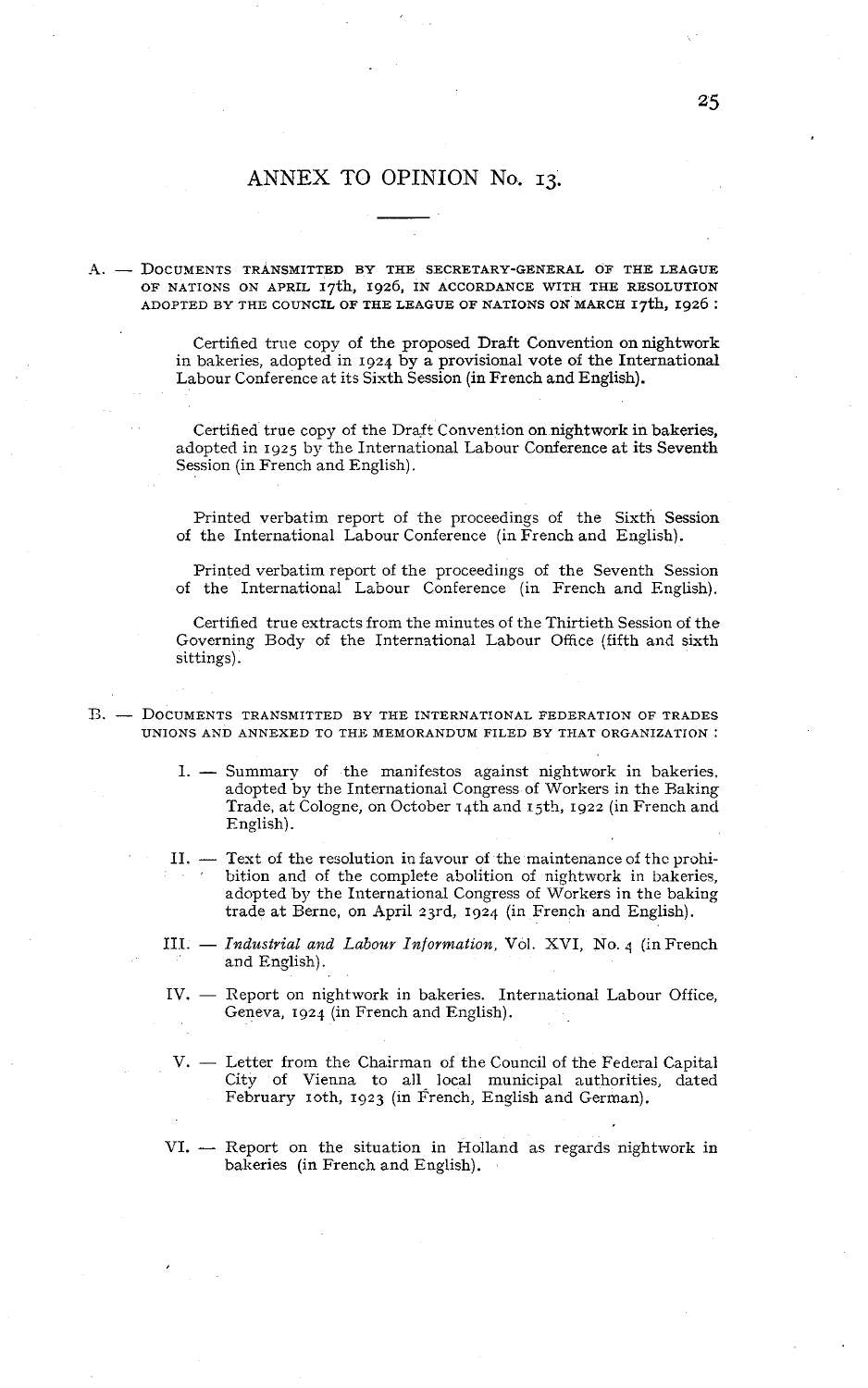- AVIS CONSULTATIF N° 13<br>VII. *Revue internationale de la Boulangerie*, 1<sup>ère</sup> année, n° 1, novembre 1924.
- VII. Returnationale de la Doutangerte, 1988 année, n. 1,<br>
novembre 1924.<br>
VIII. Lettre originale de l'Union centrale des corporations de boulangers allemands *Germania* à M. Jean Schifferstein, Zürich, 4, Kornerstrasse 12, à la date du IO mars 1926 (en français, en anglais et en allemand).
- VIII *a.* Discours prononcé par M. Heinrich Müller à la sixième ses-<br>sion de la Conférence internationale du Travail (en allemand).
	- IX. Lettre originale du Syndicat patronal des petites et moyennes boulangeries de 1'Ile-de-France aux sénateurs, à la date du IO avril 1926 (en français et en anglais).
		- X. Contrat original d'association entre Mme Vve Darribehaude, d'une part, et MM. Sampieri Camille et Bergeron Gilbert, d'autre part, à la date du 31 août 1922 (en français et en anglais)
- C. PIÈCES TRANSMISES PAR L'ORGANISATION INTERNATIONALE DES EM-PLOYEURS INDUSTRIELS :

Consultation donnée par MM. Berthélémy, Le Fur et Julliot de la Morandière. Consultation donnée par sir Leslie Scott et M. E. J. Rimmer.

- D. DOSSIER COMPLÉMENTAIRE MIS A LA DISPOSITION DE LA COUR PAR LE DIRECTEUR DU BUREAU INTERNATIONAL DU TRAVAIL :
	- I. -- Texte des projets de convention et des recommandations adoptés par la Conférence internationale du Travail au cours de ses sept premières sessions (en français et en anglais).
	- 2. Questionnaire relatif au travail de nuit dans les boulangeries, adressé par le Bureau international du Travail aux gouvernements avant la sixième session de la Conférence du Travail (en français et en anglais).
	- 3. Rapport et rapport supplémentaire relatifs au travail de nuit dans les boulangeries, établis d'après les réponses des gouvernements au questionnaire du Bureau international du Travail (en français et en anglais).
	- 4. Rapport destiné à la septième session de la Conférence et contenant les amendements proposés par les gouvernements à l'avantprojet de convention sur le travail de nuit dans les boulangeries, adopté provisoirement par la Conférence à sa sixième session (en français et en anglais).
	- 5. État des ratifications de la Convention sur l'emploi de la céruse dans la peinture à la date du rer mai 1926.
	- *6.*  Tableau relatif à la législation de divers pays sur le travail de nuit dans les boulangeries.
	- 7. Collection d'exemples de restrictions apportées par la loi à la liberté professionnelle des employeurs.